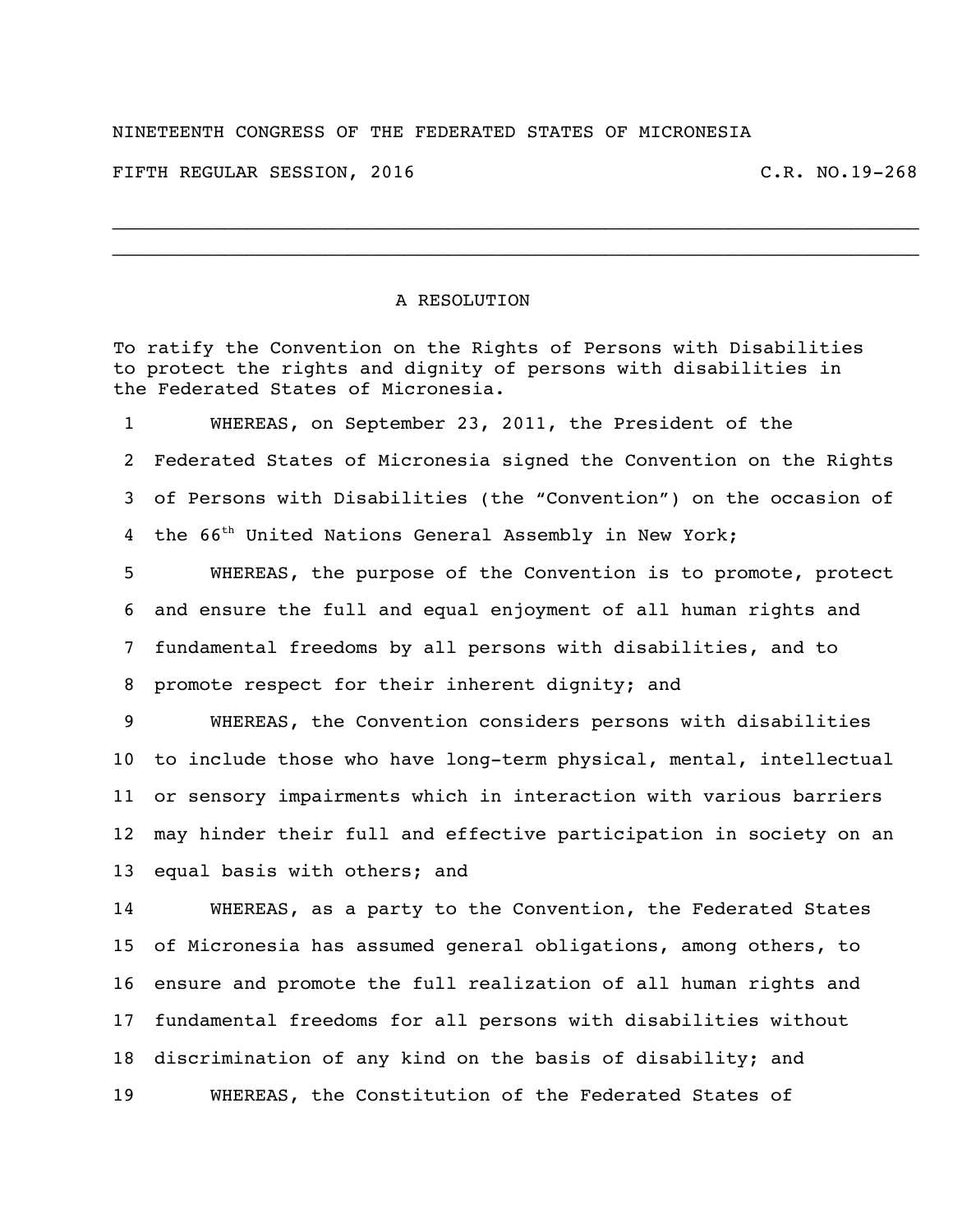Micronesia guarantees protection of individual basic rights including the right to due process of law and equal protection of laws, which in effect prohibits any form of discrimination against persons with disabilities; and

 $\_$  $\_$ 

 WHEREAS, the Congress of the Federated States of Micronesia, has taken into consideration the fact that the Federated States of Micronesia is a signatory to the Biwako Millennium Framework for Action Towards an Inclusive, Barrier-free and Rights-based Society for Person with Disabilities in Asia and the Pacific, a party to the United Nations Convention on the Rights of the Child, approved on September 20, 2009; and

 WHEREAS, resolutions to support the ratification of the Convention have now been adopted by all four (4) State 14 Legislatures, namely the  $11^{th}$  State Legislature of Kosrae, Frist 15 Special Session, on April 30, 2015; the  $13<sup>th</sup>$  State Legislature of 16 Chuuk, First Regular Session, on April 30, 2015; the  $9<sup>th</sup>$  State Legislature of Yap, First Regular Session, on May 20, 2015; and 18 the  $9<sup>th</sup>$  State Legislature of Pohnpei, First Special Session, on March 18, 2016l now, therefore,

 BE IT RESOLVED by the Nineteenth Congress of the Federated States of Micronesia, Fifth Regular Session, 2016, that the Congress hereby ratifies the Convention on the Rights of Persons with Disabilities; and

 $\sim$   $\sim$  3